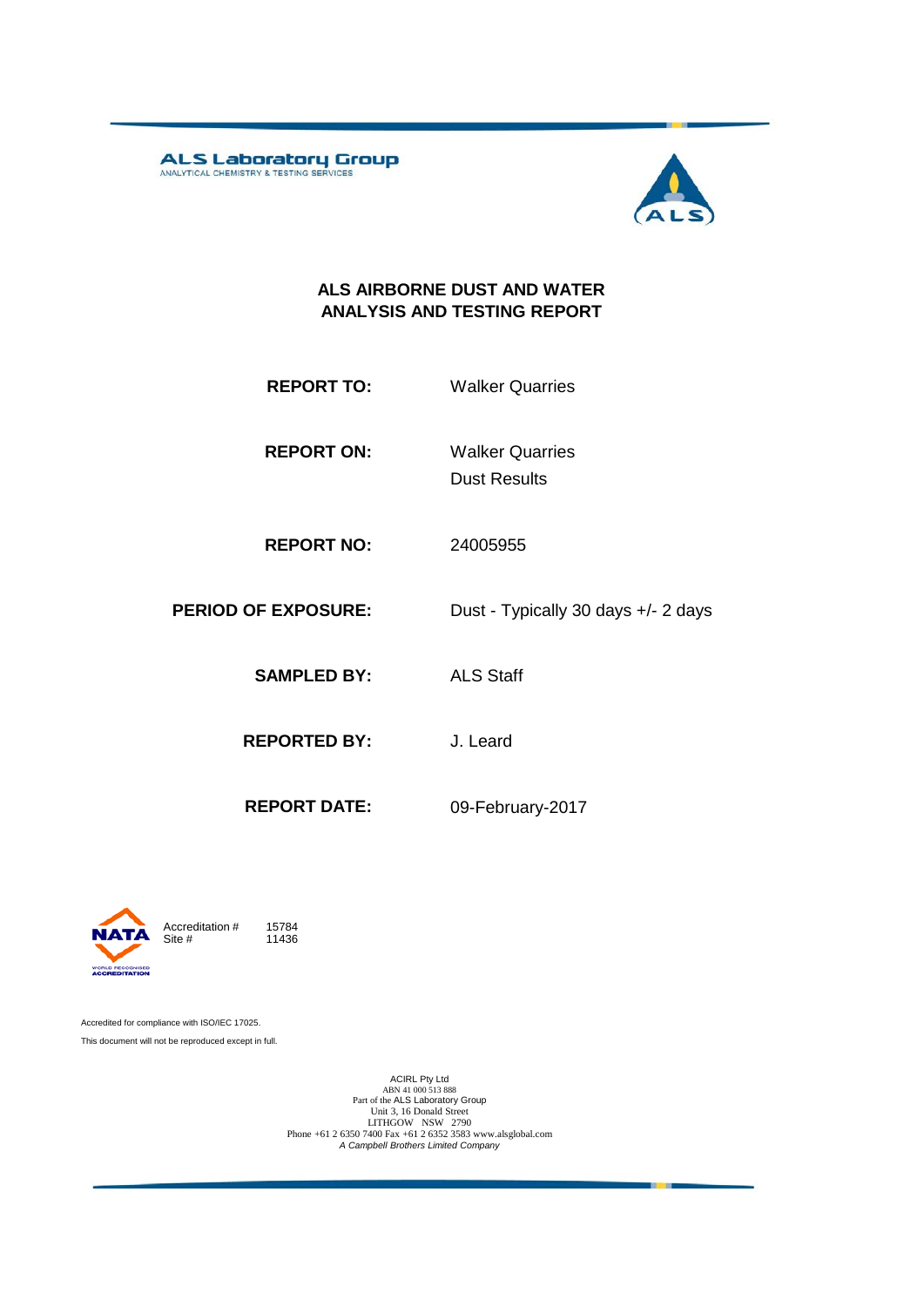# **ALS AIRBORNE DUST ANALYSIS AND TESTING REPORT**



## **WALKER QUARRY**

Month Feb-17<br>Date Replaced 4/01/2017 Date Replaced 4/01/2017<br>Date Collected 2/02/2017 Date Collected

### **DUST DEPOSITION RESULTS**

(g/m²/month)

| GAUGE NO.   | <b>INSOLUBLE SOLIDS</b> | *COMBUSTIBLE MATTER | **ASH |  |
|-------------|-------------------------|---------------------|-------|--|
| <b>DG#1</b> | 1.4                     | 0.6                 | 0.8   |  |
| DG#2        | 0.5                     | 0.3                 | 0.2   |  |
| DG#3        | 1.1                     | 0.3                 | 0.8   |  |
| DG#4        | 0.9                     | 0.5                 | 0.4   |  |

No. of days exposed: 29

\* Result Calculated \*\* Incombustible Matter Analysed in accordance with AS3580.10.1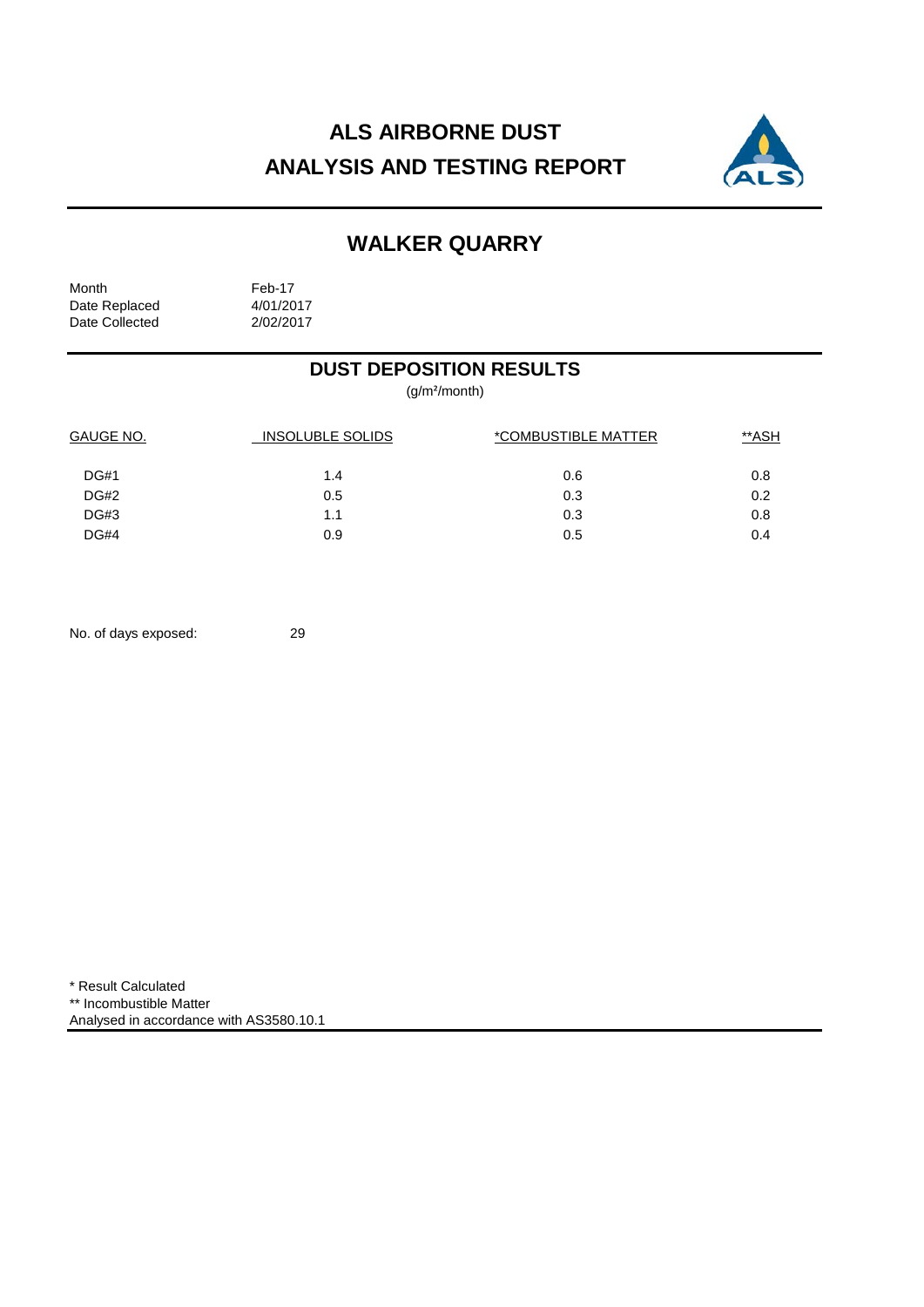# **ALS AIRBORNE DUST ANALYSIS AND TESTING REPORT**



## **WALKER QUARRY**

| Month          | Feb-17    |
|----------------|-----------|
| Date Replaced  | 4/01/2017 |
| Date Collected | 2/02/2017 |

#### **DUST GAUGE OBSERVATION**

| <b>GAUGE</b> | <b>ANALYSIS OBSERVATIONS</b>                                            |  |  |
|--------------|-------------------------------------------------------------------------|--|--|
| <b>DG#1</b>  | Clear, insects, fine brown dust & coarse brown dust                     |  |  |
| <b>DG#2</b>  | Clear, insects, organic matter, fine brown dust & coarse<br> brown dust |  |  |
| DG#3         | Clear, insects, fine brown dust & coarse brown dust                     |  |  |
| <b>DG#4</b>  | Clear, insects, fine brown dust & coarse brown dust                     |  |  |